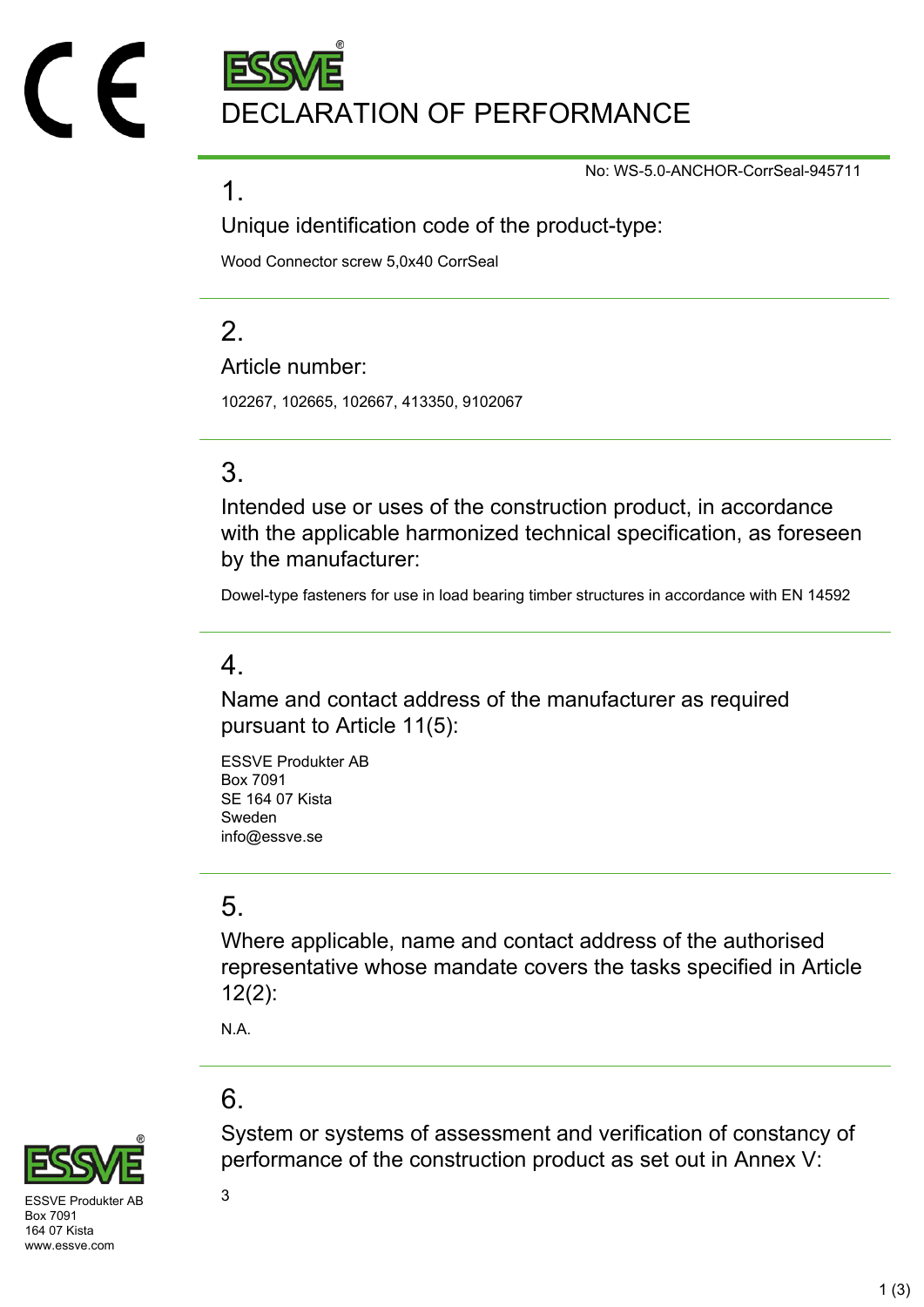# DECLARATION OF PERFORMANCE

No: WS-5.0-ANCHOR-CorrSeal-945711

## 7.

In case of the declaration of performance concerning a construction product covered by a harmonised standard:

1015 performed: Initial Type Testing (ITT) under system:3 and issued:Test report

### 8.

In case of the declaration of performance concerning a construction product for which a European Technical Assessment has been issued:

N.A. issued: in the basis of: performed: under system: and issued:

# 9.

Declared performance:

| <b>Essential characteristics</b>                                              | Performance                            | Harmonised technical specification |
|-------------------------------------------------------------------------------|----------------------------------------|------------------------------------|
| $M_{v k}$ [Nmm]                                                               | 4800                                   | EN 14592:2008+A1:2012              |
| $f_{\text{ax k}}$ [N/mm <sup>2</sup> ] for $\rho_k$ = 350 kg/m <sup>3</sup>   | 15.2                                   | EN 14592:2008+A1:2012              |
| $f_{\text{head},k}$ [N/mm <sup>2</sup> ] for $\rho_k$ = 350 kg/m <sup>3</sup> | 26.9                                   | EN 14592:2008+A1:2012              |
| $f_{tens.k}$ [kN]                                                             | 7.3                                    | EN 14592:2008+A1:2012              |
| $f_{\text{tor }k}$ [Nm] / $R_{\text{tor }k}$ [Nm] $\geq 1.5$                  | 2,3 ( $\rho$ = 450 kg/m <sup>3</sup> ) | EN 14592:2008+A1:2012              |
| Durability (i.e. corrosion protection)                                        | Service class 3 acc. to EN 1995-1-1    | EN 14592:2008+A1:2012              |
| $d_1$ [mm]                                                                    | 3,0                                    | EN 14592:2008+A1:2012              |



Box 7091 164 07 Kista www.essve.com